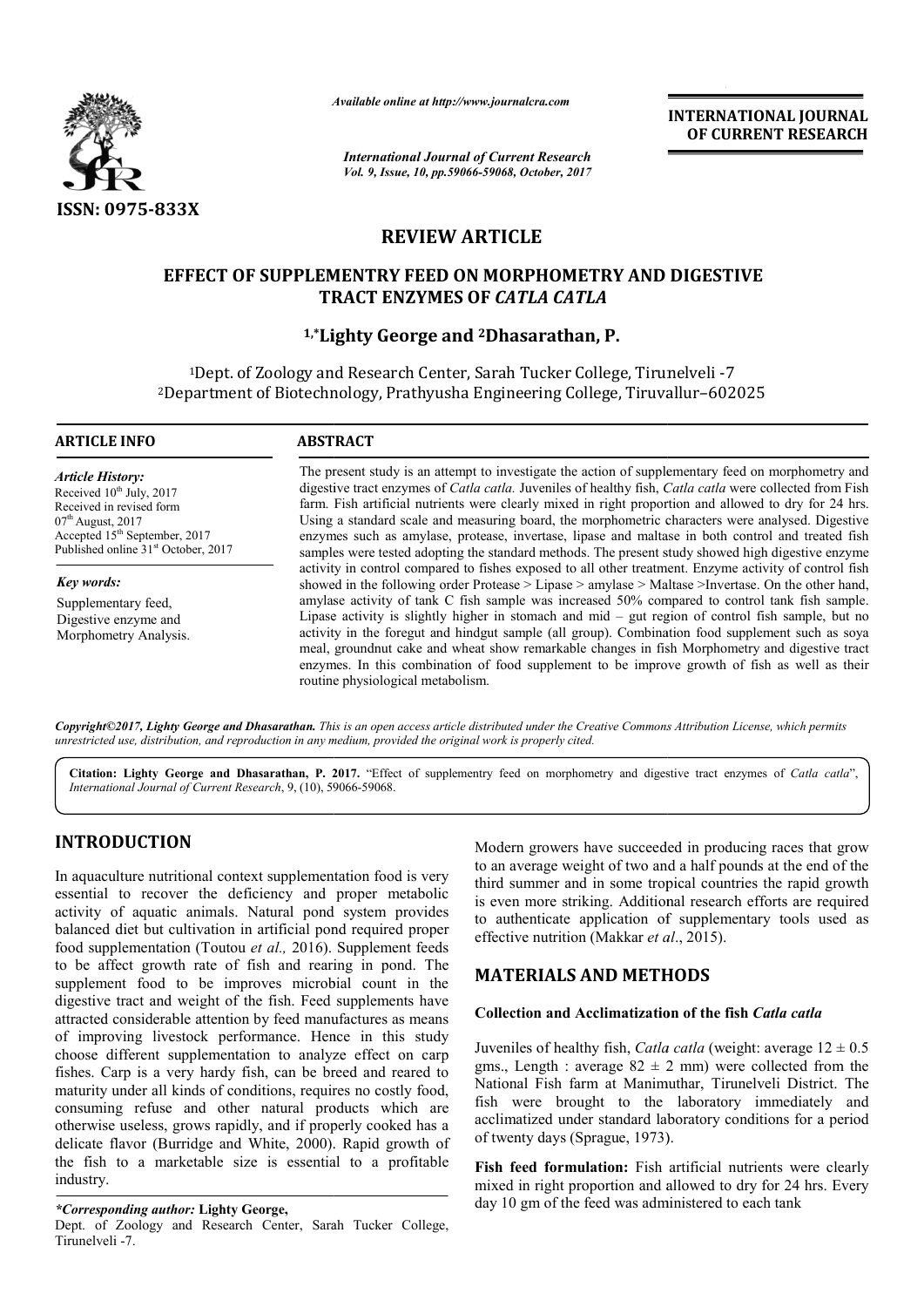Tank-A: Just given in powdered form, Tank-B: Nutrient flour – Just given in powdered form,

**Tank-C**: Prepared flour – Soya meal. 20 gm., Groundnut cake: 25 gm, Wheat :25 gm were taken powdered and mixed with water to get a pellet.

Tank D: Artificial feed – 10 gm).

**Analysis of Fish Morphometry:** The preliminary study was made to Study the morphometric character of a fish. Using a standard scale and measuring board, the following morph metric characters were taken on a given fish. The total length Measurements are taken from the tip of the snort to the posterior of the cardal fin. Fork length was measured from the tip of the snort to the area of the cardalfin stop. Standard length of fish was measured from the tip of the snort to the base of the cardal fin. Measured from the base to the last tip of the pelvic fin and base to the last tip of the anal fin. Pectoral fin was measured from the base of the fectoral fin to its posterior most tip and snout length was measured from the anterior most tip of the snort to the starting of the slit. Orbital diameter was measured from the anterior end of the eye to the posterior end. Dorsal fin length was measured from the anterior base of the dorsal fin to the posterior most tip of the fin. Caudal fin length was measured from the base of the caudal fin to the tip and Post orbital length measurement from the posterior end of the orbital to the dorsal tip of the gill cover notch. The weight of the fish is recorded by using an electrical balance.

Qualitative assessment of digestive enzymes of fish *Catla catla*: The for-gut, stomach, midgut and hindgut of control and food supplementary treated (Food 1, 2, 3, 4) fish samples were dissected out carefully and homogenized. Digestive enzymes such as amylase, protease, invertase, lipase and maltase in both control and treated fish samples were tested adopting the standard methods of Graham (1932).

#### **RESULTS**

In the present investigation the Morphometry analysis using a standard scale and measuring board were taken on a given fish and recorded Table 1.

**Table 1. Morphemetry analysis of fish in various foodsupplementaion tanks length wise**

| S.No | Details                 | Measurements Of Tanks (cm) |       |       |       |  |
|------|-------------------------|----------------------------|-------|-------|-------|--|
|      |                         | Tank                       | Tank  | Tank  | Tank  |  |
|      |                         | А                          | B     | C     | D     |  |
| 1.   | Standard length         | 6.5                        | 605   | 7     | 7     |  |
| 2.   | Fork length             | 8                          |       | 7.5   | 7.9   |  |
| 3.   | Total length            | 10                         | 8     | 9     | 9     |  |
| 4.   | Snout length            | 2.5                        | 2.2   | 2.7   | 3     |  |
| 5.   | Pre orbital length      |                            |       | 0.8   | 0.6   |  |
| 6.   | Eye diameter            | 1.7                        | 2     |       | 0.7   |  |
| 7.   | Length of dorsal fin    | 1.7                        |       | 1.5   | 1.9   |  |
| 8.   | Length of caudal fin    | 2.3                        | 1.9   | 1.9   | 2     |  |
| 9.   | Length of pectoral fin  | 1.2                        | 1.5   |       | 1.2   |  |
| 10.  | Length of ventral fin   | 1.4                        |       | 1.4   | 1.5   |  |
| 11.  | Length of anal fin      |                            | 0.5   | 0.9   |       |  |
| 12.  | Weight of the fish (gm) | 8.142                      | 6.792 | 8.500 | 7.537 |  |

Tank C and D values showed to resemblance of control fish values. Mixed combination food supplementation provides good effect to Morphometry of fish samples.

The present study showed high digestive enzyme activity in control compared to fishes exposed to all other treatment. Enzyme activity of control fish showed in the following order Protease > Lipase > amylase > Maltase >Invertase. Quantitative analysis of digestive enzyme extracted from *Catla catla* after exposure of different food supplement. Were given in Table 2.

**Table 2. Quantitative analysis of digestive enzyme extracted from**  *Catla catla* **after exposure of different food supplement**

| Digestive Enzyme   | Control       | Feed-1        | Feed-2        | Feed-3        | Feed-4        |
|--------------------|---------------|---------------|---------------|---------------|---------------|
| Amylase $(g/Kg)$   | $1.2 \pm 0.4$ | $1.6 \pm 0.5$ | $1.2 \pm 0.6$ | $1.8 \pm 0.4$ | $1.2 \pm 0.6$ |
| Maltase $(g/Kg)$   | $1.1 \pm 0.3$ | $1.2 \pm 0.6$ | $1.3 \pm 0.6$ | $1.2 \pm 0.4$ | $1.3 \pm 0.2$ |
| Invertase $(g/Kg)$ | $0.9 \pm 0.6$ | $1 \pm 0.4$   | $1.1 \pm 0.3$ | $1.0 \pm 0.3$ | $1.0 \pm 0.5$ |
| Protease $(g/Kg)$  | $1.8 \pm 0.6$ | $1.6 \pm 0.3$ | $1.2 \pm 0.2$ | $2.4 \pm 0.6$ | $1.2 \pm 0.4$ |
| Lipase $(g/Kg)$    | $1.3 \pm 0.6$ | $1.3 \pm 0.6$ | $1.3 \pm 0.6$ | $1.3 \pm 0.6$ | $1.3 \pm 0.6$ |

## **DISCUSSION**

The present study showed high digestive enzyme activity in treated (Tank 3) fish to compared control fish *Catla catla.* On the other hand, amylase activity of tank C fish sample was increased 50% compared to control tank fish sample. Lipase activity is slightly higher in stomach and mid – gut region of control fish sample, but no activity in the foregut and hindgut sample (all group). The protease activity has increased in tank C treated fish sample and no activity in food B and D treated fish when compared to control fish sample. After tank 3, invasion, and initial increase of glucose content may be due to an increase in some digestive enzyme activity. The decrease in glucose level after longer exposure is probably due to the less secretion of hormones, enzymes and inhibition of enzyme activity, which are responsible for the carbohydrate digestion (Desdevises, 2001). It is widely accepted that plants, animals and their by – products used as a source of folk or traditional medicine indicate the presence of a biologically active constituent(s) in them. A significant portion of the currently available non-synthetic and semi synthetic pharmaceuticals in clinical use is comprised of drugs derived from plants, animals, microbial, and mineral products. However many animals have been methodologically tested by pharmaceutical companies as sources of drugs to the modern medical science (Singh and Chaudhary, 2010). Approximately 109 animals and their 270 uses are reported in folk medicine in different part of India. The number of animals reported for medicinal purpose in different parts of India is enough to feel a need to discuss on the use of animals and those products, as medicines. In order to stress how important animals were, are and can be as sources of pharmacological substances and discussion modern medical science. Digestive enzymes such as amylase, protease, invertase , lipase, and maltase in both control and treated fish samples were tested adopting the standard methods of Graham (1932). From the results it's being evident that the gut possesses various enzymes that are beneficial to protect *Catla catla* from pathogenic strains.

#### **Conclusion**

From the investigation the growth of fish and their changes were influenced by the supplementation of food. Combination food supplement such as soya meal, groundnut cake and wheat show remarkable changes in fish Morphometry and digestive tract enzymes. In this combination of food supplement to be improve growth of fish as well as their routine physiological metabolism.